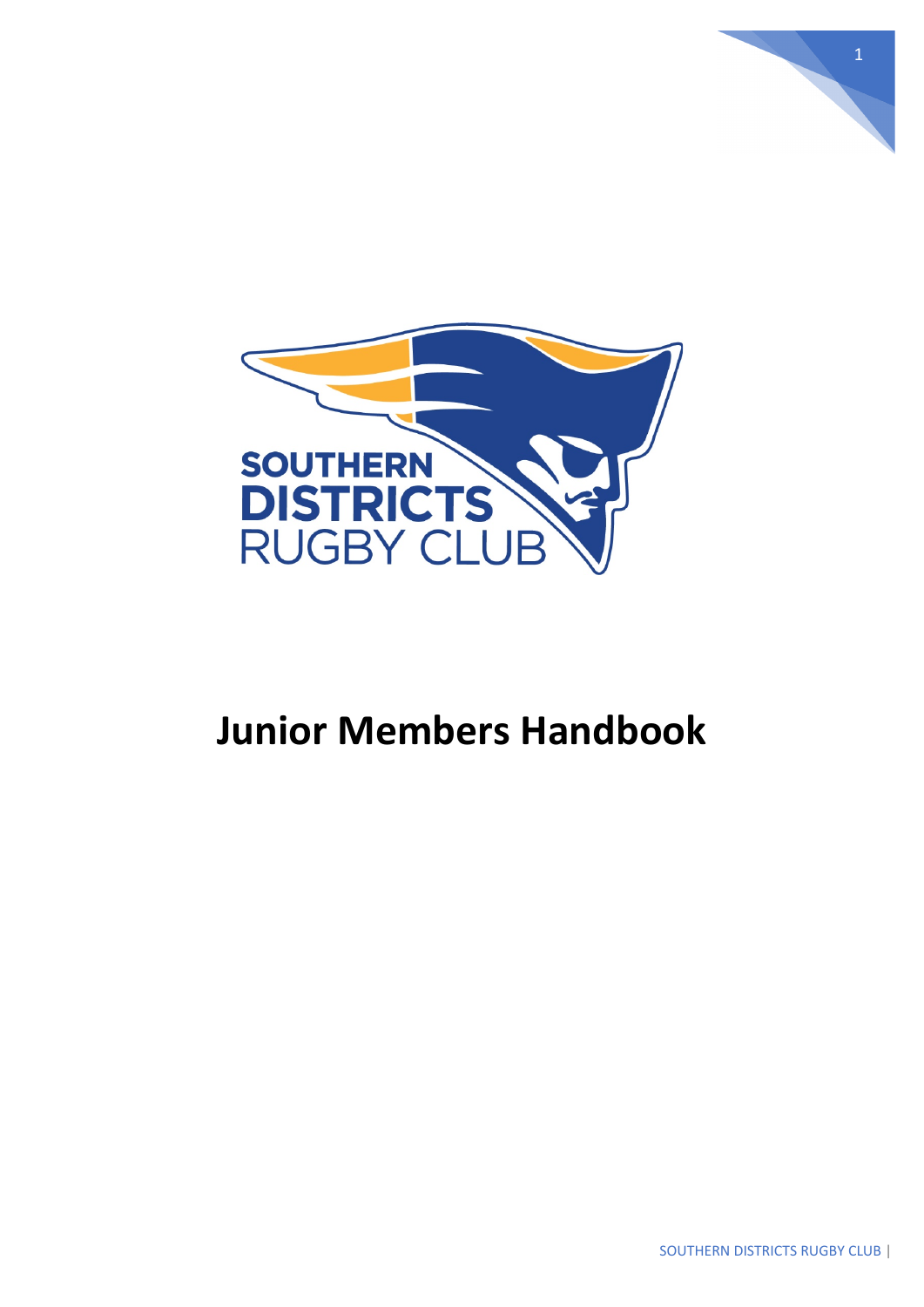

# **History**

Southern Districts Rugby Club (SDRC), often referred to as 'Souths' or 'Southern Pirates' has a proud and strong history within the Victoria Rugby Union community. Our club was formed in 1972 and has since provided teams in the Junior, Senior and Master's rugby competitions. Our club was born after local rugby enthusiasts met, responding to a message in the Public Notices of the local newspaper.

# **Location**

"Southern Districts" is a reflection of the Peninsula and surrounding areas in which our players and members reside. Our home is located at Riviera Reserve in Seaford.

# **Our Vision**

Our vision is to be a rugby club with a strong community spirit which endeavours to create a positive and fun environment where all people of all ages can enjoy the game of rugby. By developing clear pathways, we strive to attract and retain members from junior rugby through to senior rugby, creating competitive teams across both programs.

# *A club that members are proud to be associated with.*

# **Our Mission**

Southern Districts Rugby Club endeavours to operate as a respected family friendly inclusive club that strives for excellence on and off the rugby field, while maintaining a relaxed and fun environment.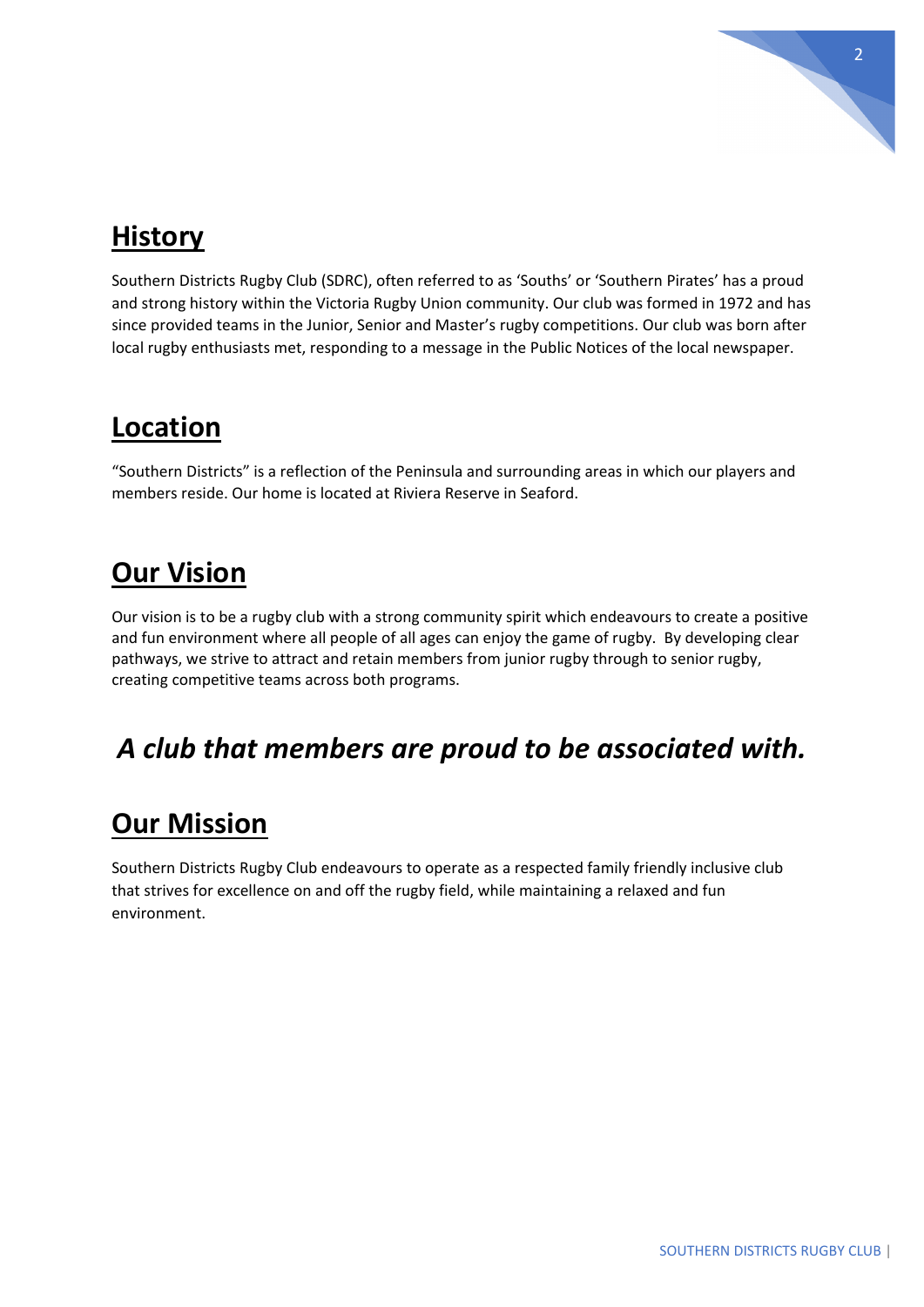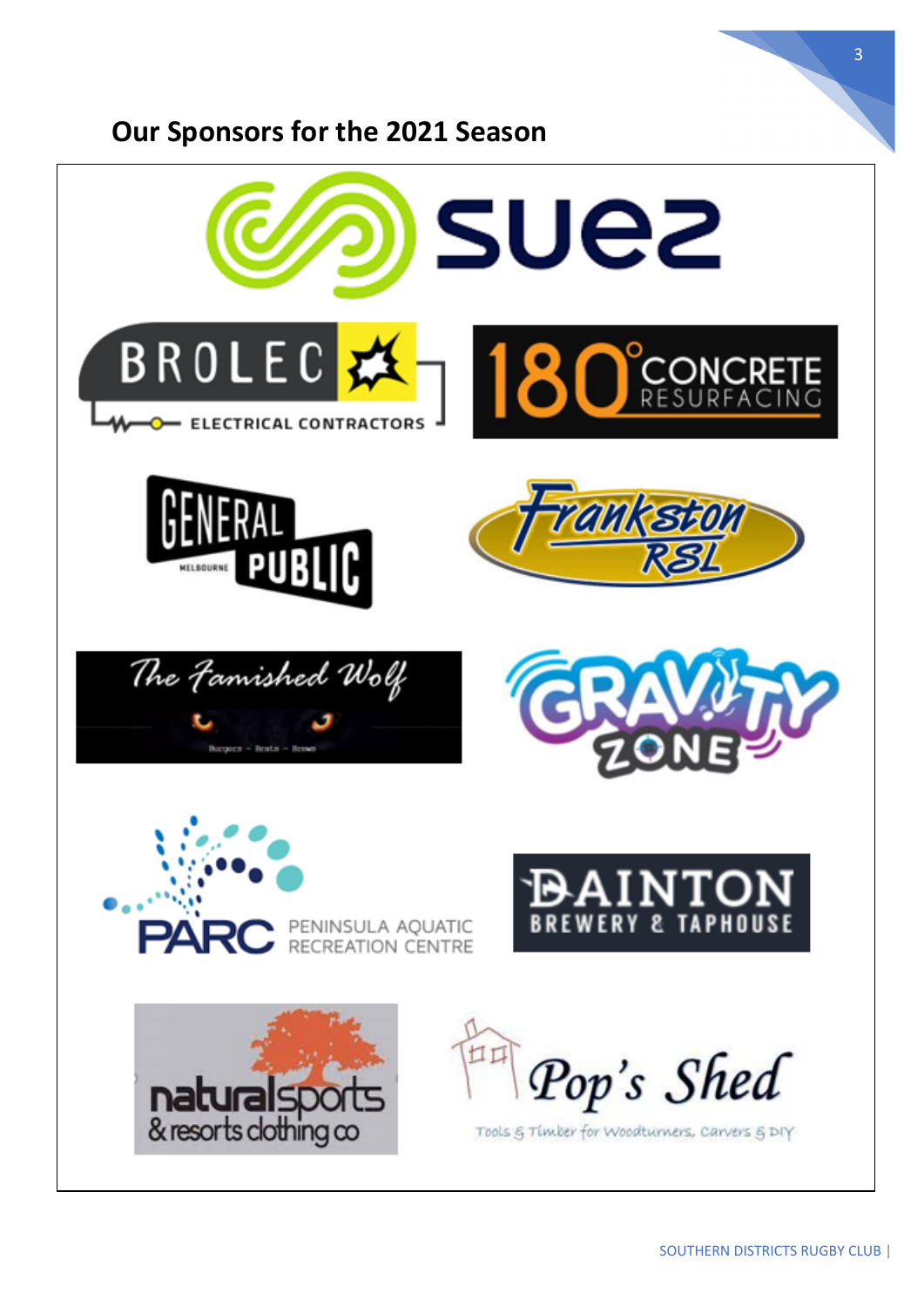# **SDRC MANAGEMENT COMMITTEE 2021**

| <b>POSITION</b>    | <b>NAME</b>               | <b>EMAIL</b>              |
|--------------------|---------------------------|---------------------------|
| President          | Travis De Gelder          | sdrcpresident@gmail.com   |
| Secretary          | Robbie Hunter             | sdrcsecretary@gmail.com   |
| Treasurer          | Paul Smith                | sdrctreasur@gmail.com     |
| Junior Coordinator | Travis de Gelder (Acting) | sdrcjnrcoord@gmail.com    |
| Sponsorship        | Adam Loveridge            | sdrcsponsorship@gmail.com |

## **General Committee Members**:

• Adam Loveridge

• Matthew Grenfell

• Bryce Foothead

• Anton Pilli

## **Other Key Volunteers:**

| <b>POSITION</b>          | <b>NAME</b>          | <b>EMAIL</b> |
|--------------------------|----------------------|--------------|
| <b>Bar Manager</b>       | Vacant               |              |
| <b>Catering Manager</b>  | Michelle Boyle       |              |
| <b>Ground Management</b> | Vacant               |              |
| Merchandise              | Vacant               |              |
| Senior 1st XV Coach      | Henry Luapo          |              |
| Senior Colts XV Coach    | <b>Matt Grenfeld</b> |              |

## **Junior Teams and Contact Details**

| Team                      | Coach                         | <b>Team Manager</b> |
|---------------------------|-------------------------------|---------------------|
| Under 7's                 | Paul Johnson                  | Clare Hubbard       |
| Under 9's                 | Troy Coggins, Hendrik Venter  | Bec Schofield       |
| Under 11's                | Jason Robinson, Paul Smith,   | Sasha Kidson        |
|                           | Simon Kidson                  |                     |
| Under 13's                | Hantie Rossouw, Barry Te Hiko | Cammy Rossouw       |
| Under 14s                 | Jason Jones, Anton Pilli      | Michaela Drodrolagi |
| Under 12's Girls Touch 7s | Mark Archibald                | Sara Wright         |
| Under 16's Girls Touch 7s | Bryce Foothead,               |                     |
|                           | Kory Wright                   |                     |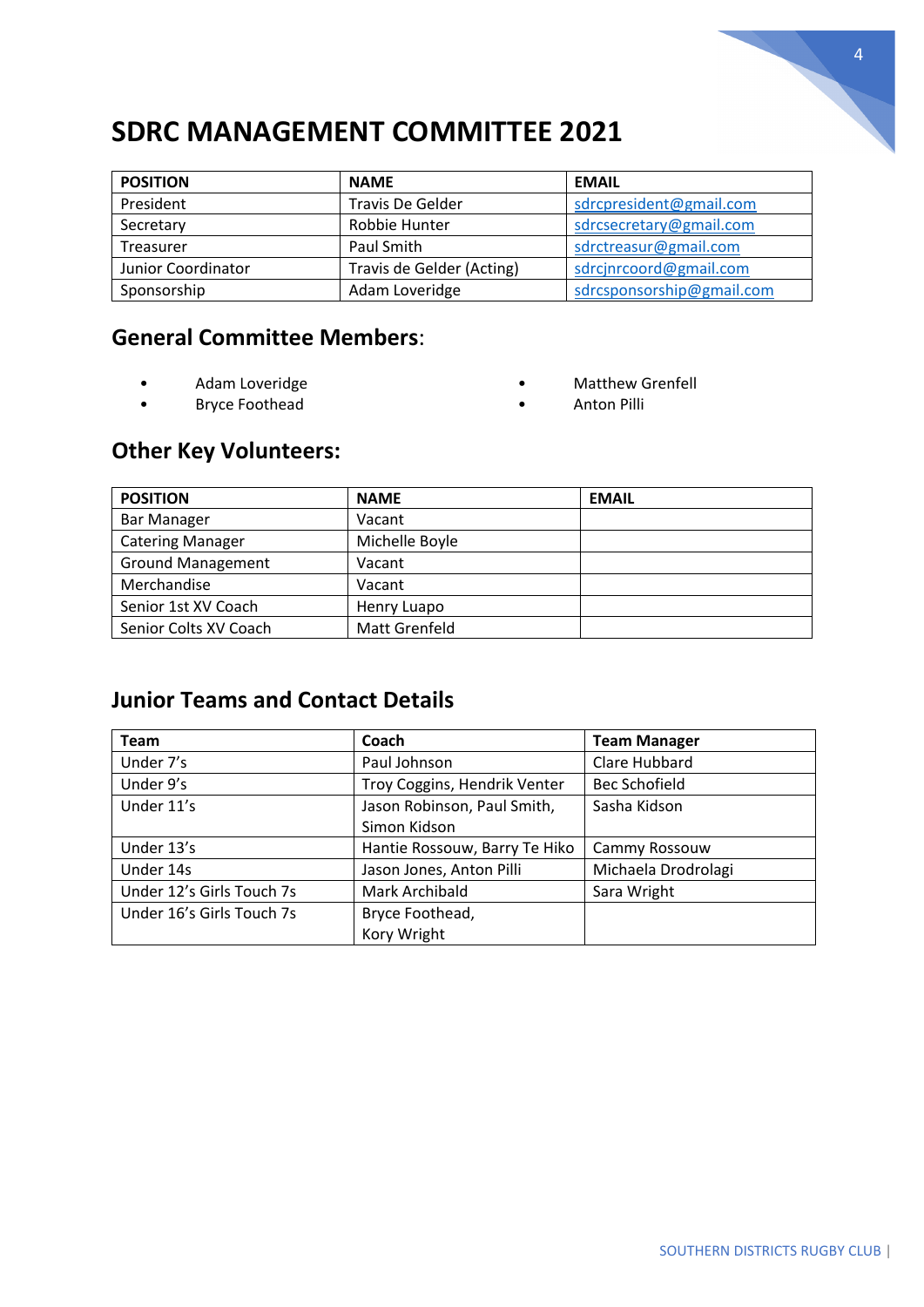

# **CODE OF CONDUCT AND RESPONSIBILITIES INTRODUCTION**

### **PURPOSE:**

The purpose of the Southern Districts Rugby Club (SDRC) Code of Conduct is to provide a principlebased code which is aligned with the club's and Rugby Australia's values and by which participants will adhere to at all time, including in an on-field, off-field and social media capacity.

For the purpose of this policy the term 'participant' refers to any member, official, administrator, volunteer or spectator associated with SDRC or present at a SDRC event.

The SDRC Code of Conduct is underpinned by the [Rugby Australia Code of Conduct](about:blank) and as such participants are bound by both sets of codes. Breaches of the code may be dealt with in accordance with the SDRC Constitution and relevant organisational policies.

## **CODE OF CONDUCT:**

All participants involved with the SDRC agree to:

- 1. Respect the rights, dignity and worth of every person regardless of their gender or gender identity, sexual orientation, ethnicity, religion, cultural background, age, or disability.
- 2. Be welcoming and inclusive, providing opportunities to all participants at all times.
- 3. Act with honesty and integrity at all times.
- 4. Participate in on-field and club activities in a manner which promotes the club and the game.
- 5. Promote the positive aspects of sport and not to tolerate foul play, violence, offensive language, or general misconduct.
- 6. Be respectful of club and game officials and their decisions and support them to carry out their roles and duties.
- 7. Use social media platforms positively for rugby and club related content, and in a manner, which is appropriate for all club members, including junior members.
- 8. Be responsible and accountable for their actions at all times.
- 9. Ensure the safety of all participants at all times.
- 10. Be aware of, and comply with all ke[y Rugby Australia and Rugby Victoria policies and](about:blank)  [guidelines](about:blank) either as a player, a coach, an administrator, a volunteer or a spectator.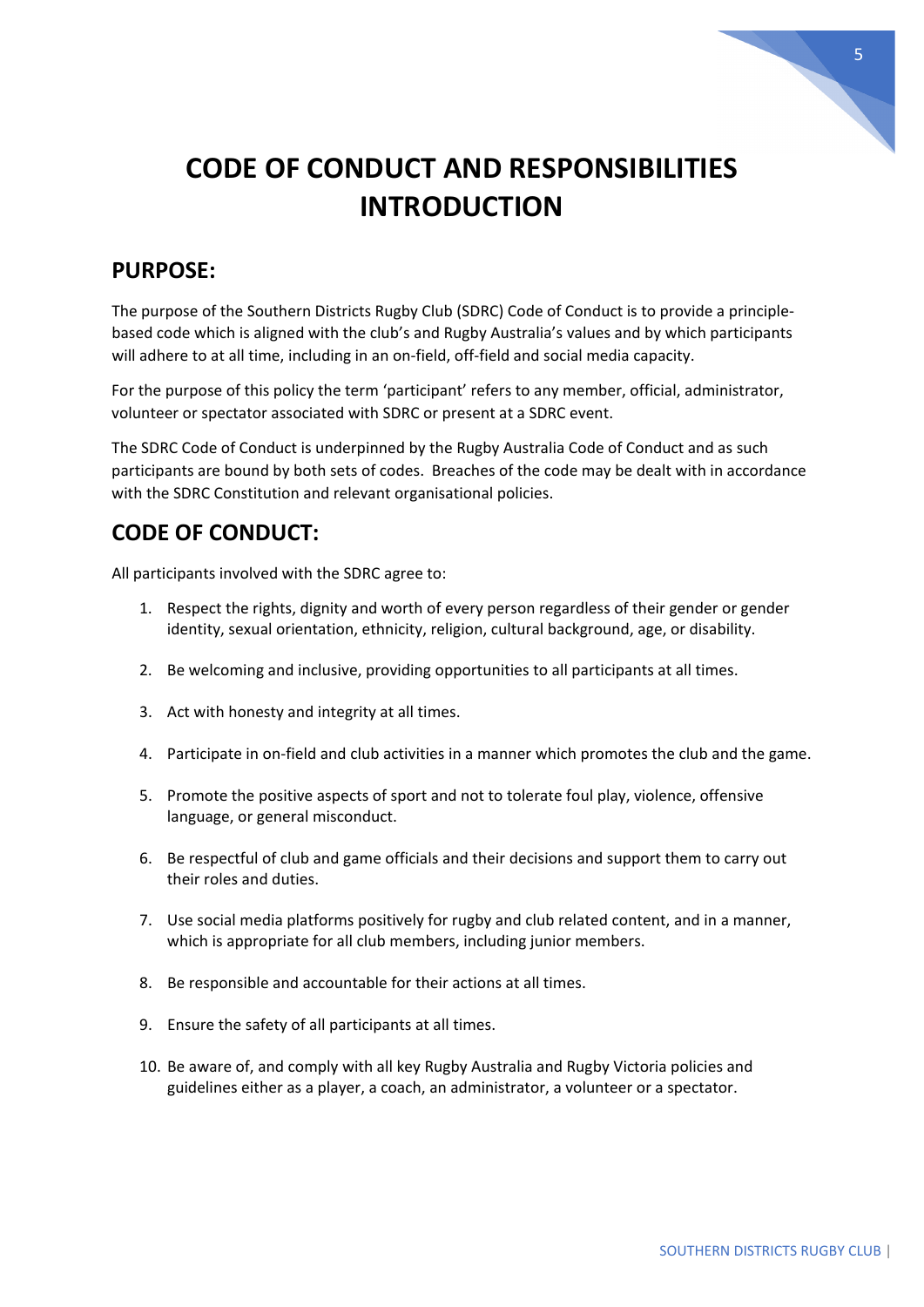# **MEMBERSHIP TERMS AND CONDITIONS**

By registering as a member of Southern Districts Rugby Club (SDRC) an individual or for a minor their parent, certifies that they understand and agree to abide by the terms and conditions of membership as set forth by the SDRC Committee, Rugby Australia (RA) and RV .

Such terms include:

- abiding by all codes of conduct, behavioural guidelines and policies of SDRC, RV and the RA;
- paying all membership in full on self-registration or by lodging a credit card for part payments on RugbyXplorer the national rugby app.
	- o See how to do this at:
		- **<https://www.youtube.com/watch?>[v=K46S4xrVkFY&feature=youtu.be](https://www.youtube.com/watch?v=K46S4xrVkFY&feature=youtu.be)**
- taking due care of all club property, equipment, and facilities and undertaking not to deface, damage or abuse these in any way and if necessary pay for the cost of repair or replacement; safe keeping all club equipment loaned or used, and ensuring it's return when required by the club. Failure to do so incurs the personal cost of repair orreplacement.
- abiding by the conditions of the club's liquor licence, alcohol, smoke-free, illegal drugs, and inclusion/diversity policies, including those of RV and RA.

membership can be cancelled at any stage, **but the RV, RA and Insurance portions of the annual subscription fee must be paid**, notwithstanding that the club may offer and pay a full or part refund of internal club fees depending upon the stage of the season.

SDRC adheres to the policy of the RA and follows its guidelines with the collection of personal information. A copy of the RA policy can be obtained from the Club Secretary or directly from **[www.rugbyau.com](http://www.rugbyau.com/)**. In essence, the club does not divulge any personal details of players or parents to other parties.

# **REGISTRATION OF MEMBERS**

SDRC is compliant with online RA RugbyXplorer member registration. This requires download and sign up on their RugbyXplorer App before you can register with either SDRC **Junior** Rugby Football Club or SDRC **(Seniors)** Rugby Football Club.

## **CLUB MEMBERSHIP FEES 2021:**

| <b>Member</b>         | Age       | <b>Full Fee</b> |
|-----------------------|-----------|-----------------|
| <b>Masters Player</b> | $35+$     | \$250           |
| Senior Player         | $21+$     | \$275           |
| <b>Colt Player</b>    | 18-21     | \$200           |
| <b>Juniors</b>        | $12 - 18$ | \$215           |
| <b>Juniors</b>        | $8 - 11$  | \$165           |
| Pathway Player        | $5 - 7$   | \$130           |
| Social Member         | $18+$     | \$50            |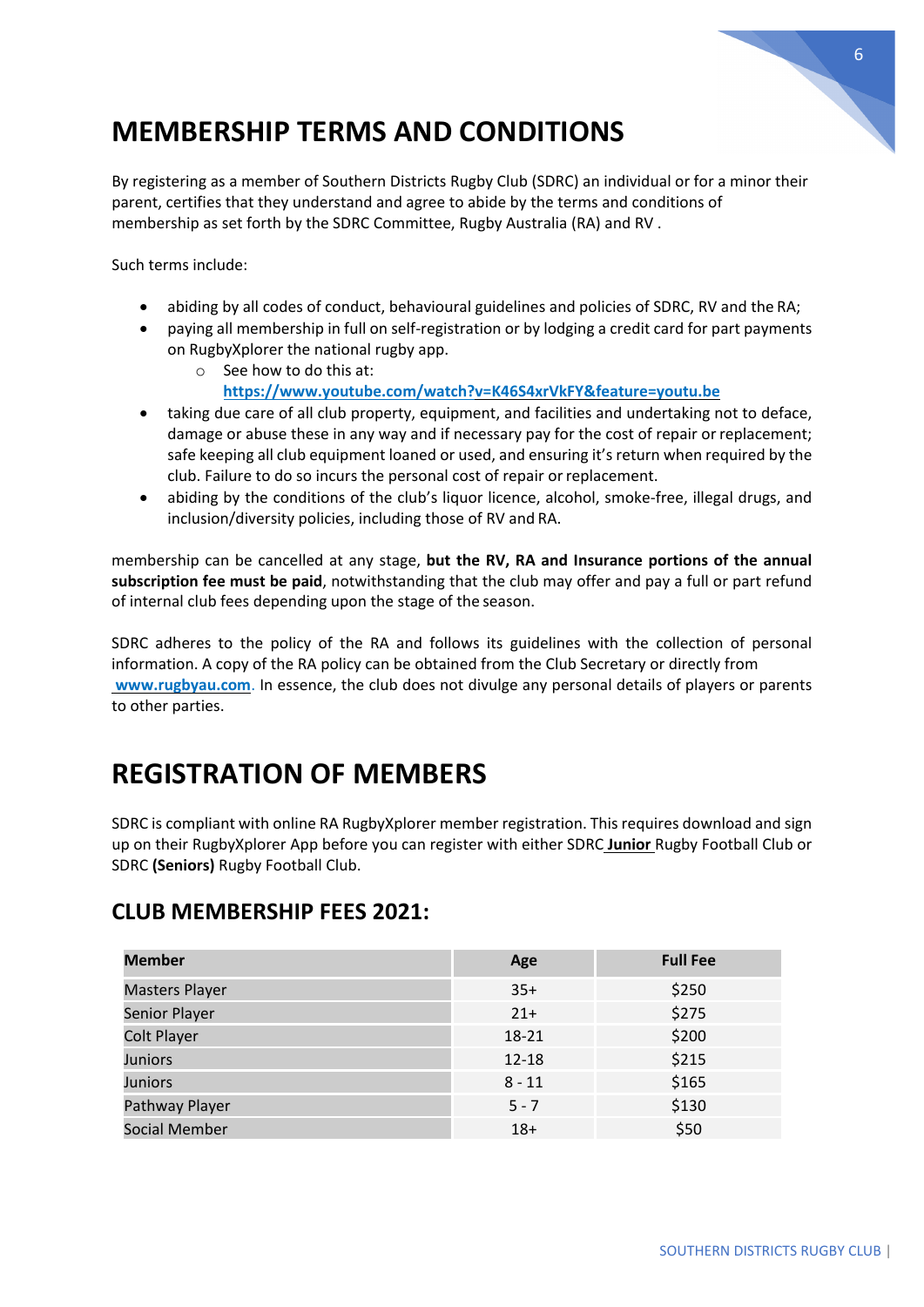

# **COMMUNICATION**

Communication to members can be challenging as our volunteers have busy lives away from rugby. SDRC has a number of systems in place that might be useful to you; please check these regularly for useful information.

**Website:** [www.southerndistrictsrugby.club](http://www.southerndistrictsrugby.club/) The website provides links to Rugby Australia, game day and training information and registration links.

Facebook: The "official site" <https://www.facebook.com/southerndistrictpirates> Each team will also have their own Facebook group and will be used as a form of communication. Facebook group administration will be the coaches of that particular team.

Please see RugbyAUMemberProtectionPolicy.pdf section 7.10 for the social media guidance.

**Instagram:** <https://www.instagram.com/southerndistrictspirates/>

# **TRAINING SCHEDULE**

| <b>TEAM</b>                         | <b>EVENING</b>     | <b>TIME</b>             |
|-------------------------------------|--------------------|-------------------------|
| <b>Juniors Under 6 to 11 Teams</b>  | Thursday           | $5:30 - 6:30$ pm        |
| <b>Juniors Under 14 to 18 Teams</b> | Tuesday & Thursday | $5:30 - 6:30$ pm        |
| <b>Seniors and Under 18 players</b> | Tuesday & Thursday | $6:30 - 8:30$ pm        |
| Girls Touch 7's                     | Thursday           | $5:30 - 6:30$ pm        |
| <b>Family Touch</b>                 | Monday             | $5:30 - 7:00 \text{pm}$ |

Training takes place at SDRC, Eel Race Road Reserve, Seaford Please inform your child's coach if they are unable to make training.

# **GAME DAY**

Games are played on a Saturday morning and start times vary depending on the age group. Home games are played at the SDRC, Eel Race Road Reserve, Seaford.

Away games are played at the clubs below

| <b>Rugby Club Locations for Away Games</b> |                                                                               |
|--------------------------------------------|-------------------------------------------------------------------------------|
| <b>Ballarat</b>                            | Doug Dean Reserve, Nandiriiog Drive, Delacombe 3350                           |
| <b>Bendigo</b>                             | Epsom Huntly Reserve, 353 Midland Hwy, Epsom. 3550                            |
| <b>Box Hill</b>                            | RHL Sparks Reserve, Cnr Middleborough and Canterbury Rds., Box<br><b>Hill</b> |
| <b>Brimbank</b>                            | Arthur Beachley Reserve, Ardoyne Street, Sunshine                             |
| Casey                                      | Clyde Recreation Reserve, 10 Pattersons Road, Clyde North                     |
| <b>Cerberus</b>                            | <b>HMAS Cerberus, Westernport</b>                                             |
| <b>Endeavour Hills</b>                     | Frog Hollow Reserve, David Collins Drive, Endeavour Hills                     |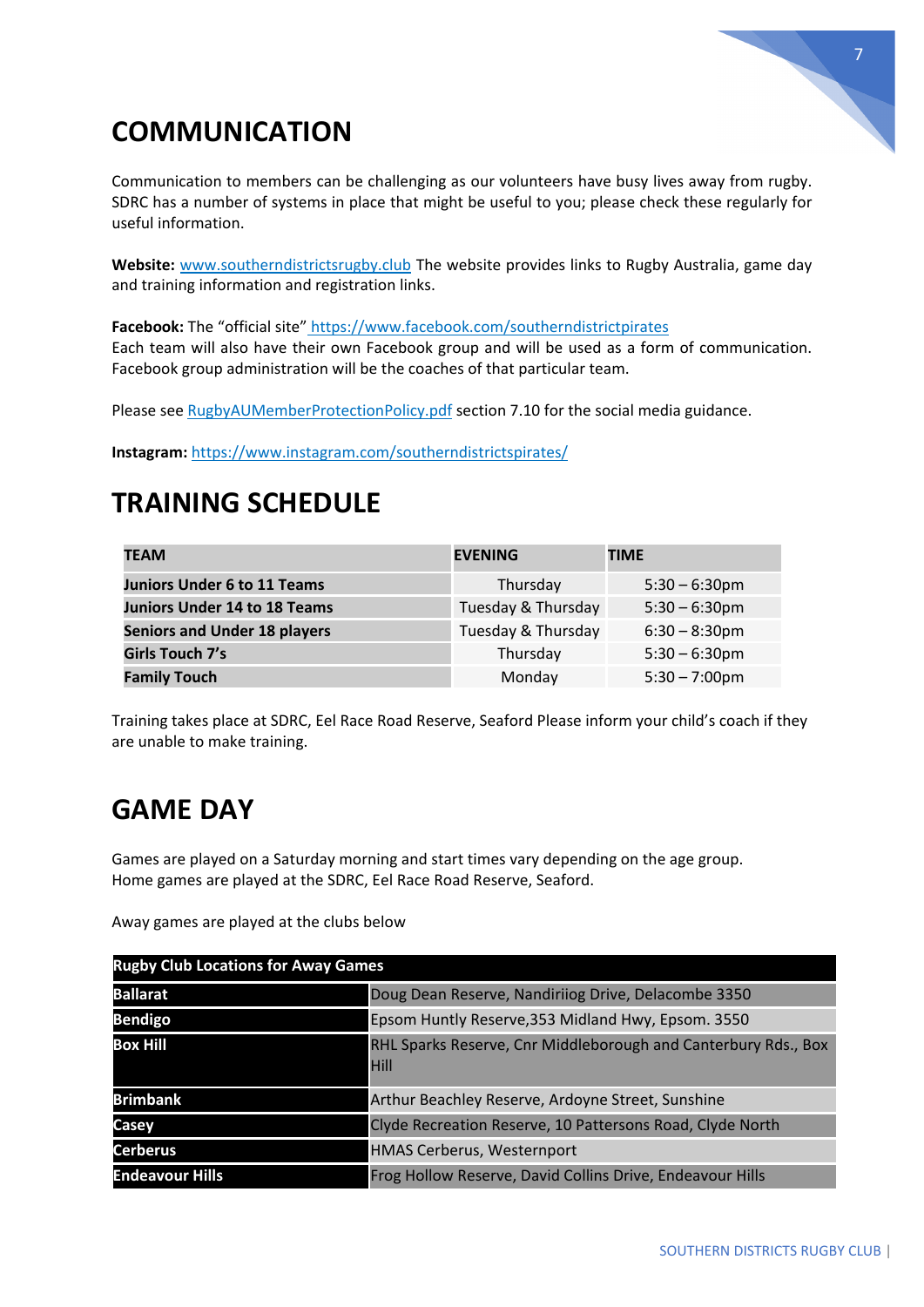|                           |                                                                       | 8 |
|---------------------------|-----------------------------------------------------------------------|---|
|                           |                                                                       |   |
|                           |                                                                       |   |
| <b>Footscray</b>          | Henry Turner Reserve, Cnr of Farnsworth Ave & Myers Rd.,<br>Footscray |   |
| <b>Geelong</b>            | Flinders Peak Reserve, Hendy Street, Corio                            |   |
| <b>Harlequins</b>         | Homesglen Reserve, Power Ave., Ashwood                                |   |
| <b>Kiwi Hawthorn</b>      | Lewin Reserve, 23 Parkin St, Glen Iris.                               |   |
| <b>Maroondah</b>          | Griff Hunt Reserve, Lyons Road, Croydon North                         |   |
| <b>Melbourne</b>          | Romanis Reserve, Orrong Park, Orrong Road, Prahran                    |   |
| <b>Melbourne Uni</b>      | HG Smith Oval, Macarthur Ave., Royal Park                             |   |
| <b>Melton</b>             | McPherson Park, Coburn's Road, Melton                                 |   |
| <b>Monash Uni</b>         | Monash University, Soccer Area 5, Clayton Campus                      |   |
| <b>Moorabbin</b>          | Harold Caterson Reserve, Keys Rd., North Cheltenham                   |   |
| <b>Northern</b>           | C.H. Sullivan Memorial Park, Blake Street, Reservoir                  |   |
| <b>Power House Junior</b> | Loft Reserve Road, Altona                                             |   |
| <b>Power House Senior</b> | Albert Park, Lakeside Dr., Albert Park                                |   |
| Puckapunyal               | Puckapunyal Military Area Rugby Oval, Puckapunyal                     |   |
| <b>Racing</b>             | 24-32 Dane Rd, Mooorabin                                              |   |
| <b>Shepparton</b>         | V.E. Vibert Reserve, 290-300 Archer Street, Shepparton                |   |
| <b>Southern</b>           | Riviera Reserve, Eel Race Road, Seaford                               |   |
| Wyndham                   | Mossfiel Reserve, Heaths Road, Hoppers Crossing                       |   |

On game days, please ensure your child is ready and at the field 30 minutes before the game starts.

**MATCH CANCELLATIONS:** ground or extreme weather conditions may lead to game cancellation. Your team manager or coach will endeavour to communicate details.

**SEASON PLAYING TIMES:** game times are often subject to change. Please seek fixture confirmation every week from your team manager. Every effort will be made to notify you of changes in match day arrangements.

**EXTREME WEATHER:** rugby union is a winter sport; training and games are only suspended if playing surfaces are flooded, frozen, or if hail or lightening poses a risk to player welfare. **NEVER** assume that that you are not required to attend sessions planned during extreme weather conditions; your coach may have alternative activities planned.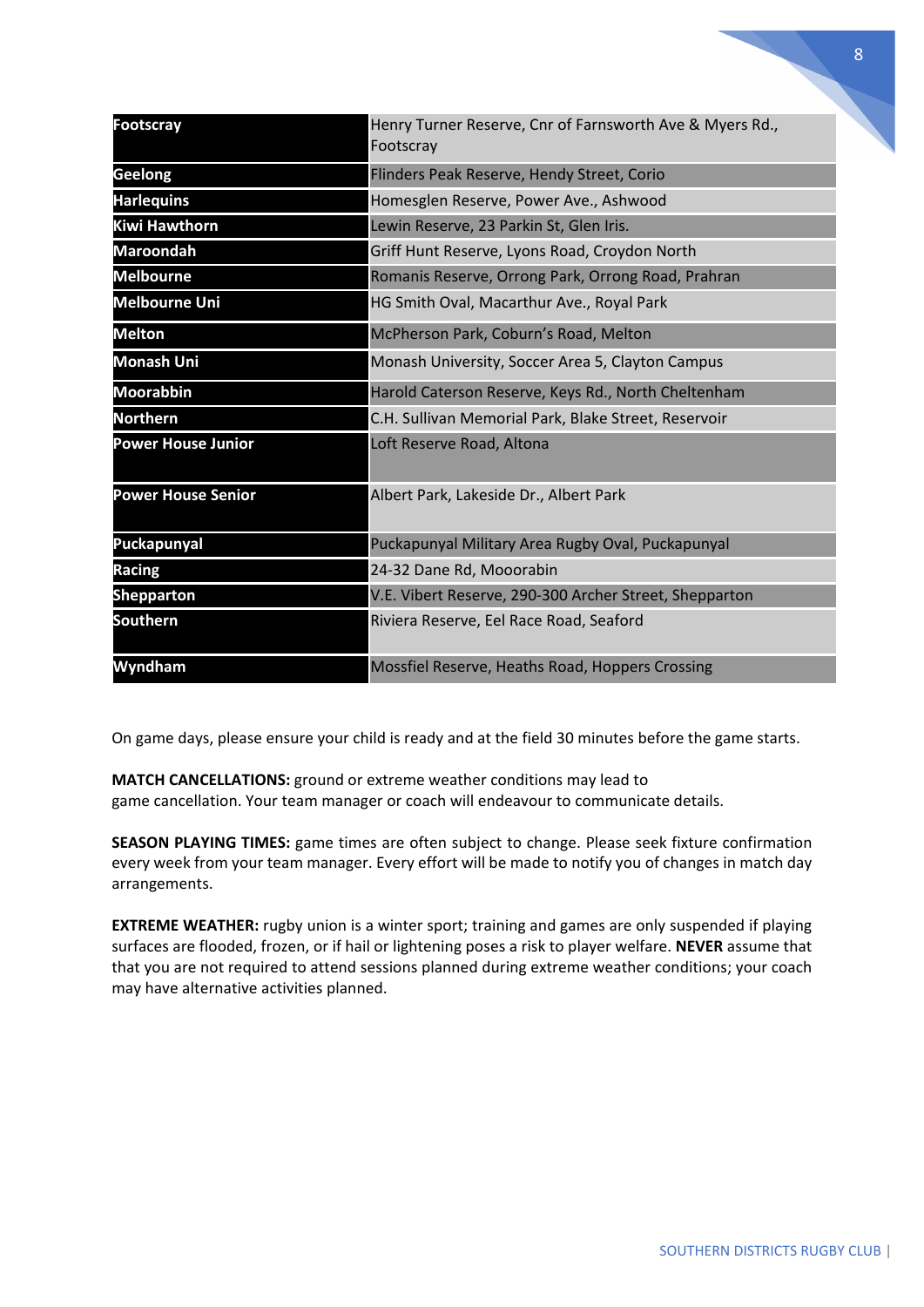

# **CHILD WELFARE & SAFTEY**

SDRC takes child safety and welfare seriously and to ensure that all children continue enjoying the game of rugby, the following policies and information are outlined.

The game of Rugby enhances fitness, strength and endurance in a team-based atmosphere that will generate friendships and lifelong skills. Unfortunately like all sports there is a degree of the risk of injury and with membership is included player insurance.

Please refer to the website- <http://www.rugby.com.au/tryrugby/Administration/Insurance.aspx>

Here you will find full details of the policy. The club also strongly recommends private health insurance for all players. Every effort is made by all coaching staff to prevent injury or risk to players in their care. Parents should be vigilant in telling the coaching staff of any illness or health issues their child may have before playing or training. Victorian Ambulance cover is also actively encouraged.

During training and games there will be a first aid officer present as well as an appropriate first aid kit. It is the responsibility of EVERY player to attend training with appropriate equipment including boots, mouthguard and water bottle. During wetter sessions we recommend having a change of clothes, an old towel or blanket in the car and plastic sheeting to protect the car interior.

SDRC follows the Child Safe Framework and Safeguarding Children Guidelines put out by Rugby Australia

### **Safeguarding Children Guidelines**

[https://australia.rugby/-](https://australia.rugby/-/media/rugbyau/documents/safeguardingchildrenguidelines.pdf?la=en&hash=EC1A3632B3EF411005A6EAA5F0727878) [/media/rugbyau/documents/safeguardingchildrenguidelines.pdf?la=en&hash=EC1A3632B3EF41100](https://australia.rugby/-/media/rugbyau/documents/safeguardingchildrenguidelines.pdf?la=en&hash=EC1A3632B3EF411005A6EAA5F0727878) [5A6EAA5F0727878](https://australia.rugby/-/media/rugbyau/documents/safeguardingchildrenguidelines.pdf?la=en&hash=EC1A3632B3EF411005A6EAA5F0727878)

### **Child Safe Framework**

[https://australia.rugby/-](https://australia.rugby/-/media/rugbyau/documents/childsafeframework.pdf?la=en&hash=2D6FBE8B41462FC7EAD4DCA3677697AF) [/media/rugbyau/documents/childsafeframework.pdf?la=en&hash=2D6FBE8B41462FC7EAD4DCA36](https://australia.rugby/-/media/rugbyau/documents/childsafeframework.pdf?la=en&hash=2D6FBE8B41462FC7EAD4DCA3677697AF) [77697AF](https://australia.rugby/-/media/rugbyau/documents/childsafeframework.pdf?la=en&hash=2D6FBE8B41462FC7EAD4DCA3677697AF)

All coaching staff are required to register and maintain their Working with Children Check.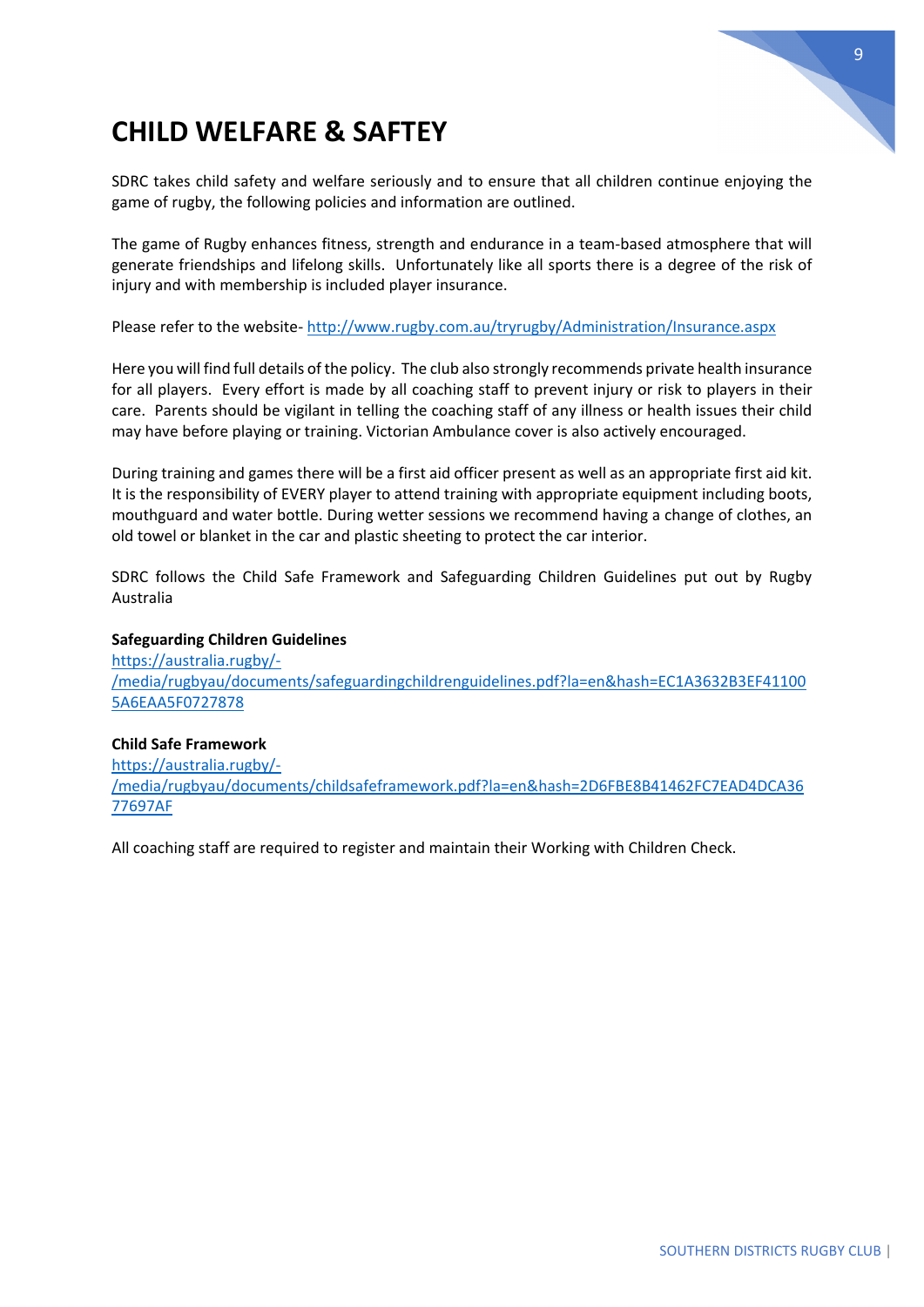# **ADDITIONAL POLICIES**

SDRC continually reviews and updates its guidelines for the conduct of members. These "Codes of Conduct" also include an undertaking to abide by all national guidelines for the game: These can be found at **<http://www.rugbyau.com/> about/codes-and-policies/all-codes-and-policies**.

In brief these are:

[Age Grade Dispensation Procedure](http://www.rugbyau.com/-/media/rugbyau/documents/rugbyaustraliaagegradedispensationprocedure.pdf?la=en&hash=FD2F254A12CFEB82EBD40B631A707BE2) [Anti-Corruption and Betting Policy](http://www.rugbyau.com/-/media/rugbyau/documents/rugbyaustraliaanti-corruptionandbettingpolicy.pdf?la=en&hash=E990C20823FAEEA7DB74AD1226612A90) [Anti-Doping Code](http://www.rugbyau.com/-/media/rugbyau/documents/rugby-au-anti-doping-code-2019/rugbyauanti-dopingcode.pdf?la=en&hash=0BC19CA87A5199BC4EAC82D12CFDD50D) [Artificial Turf](http://www.rugbyau.com/-/media/rugbyau/documents/artificialturf.pdf?la=en&hash=27E309D46BAA1389682DB7C72B61BC4D)  [Blood Policy](http://www.rugbyau.com/-/media/rugbyau/documents/rugbyaubloodpolicy.pdf?la=en&hash=4F4BD9B4DA44B5358EEBCDD970962B85) [Child Safe Framework](http://www.rugbyau.com/-/media/rugbyau/documents/childsafeframework.pdf?la=en&hash=2D6FBE8B41462FC7EAD4DCA3677697AF) [Code of Conduct](http://www.rugbyau.com/-/media/rugbyau/documents/rugbyaucodeofconduct.pdf?la=en&hash=8EE8F8D77E02DE7F1ED033BDC50F2AD8) [Concussion Management](http://www.rugbyau.com/-/media/rugbyau/documents/rugbyaustraliaconcussionmanagementprocedure.pdf?la=en&hash=9B910F36360AD276106BF25961EB1FC2) [Disability Dispensation Procedure](http://www.rugbyau.com/-/media/rugbyau/documents/disabilitydispensationprocedure.pdf?la=en&hash=47082AEE61A2C0C18BA96C3E67A08941)  [Disciplinary Rules](http://www.rugbyau.com/-/media/rugbyau/documents/rugbyaudisciplinaryrules2018.pdf?la=en&hash=88D8D45FF82258D7785FD4DA17256903) [Gender Identity Dispensation Procedure](http://www.rugbyau.com/-/media/rugbyau/documents/rugbyaustraliagenderidentitydispensationprocedure.pdf?la=en&hash=FC6BC72FE959F95E885F2E14355E0024) [Inclusion Policy](http://www.rugbyau.com/-/media/rugbyau/documents/rugby-au-inclusion-policy.pdf?la=en&hash=33C027FF1F0A9F874A17B9DED5E9ACFB) [Illicit Drugs](http://www.rugbyau.com/-/media/rugbyau/documents/rugbyauillicitdrugspolicy.pdf?la=en&hash=F006FD80DA4A0287B45A20994996E573) Policy [Laws of the](https://laws.worldrugby.org/index.php?&language=EN) Game [Member Protection Policy](http://www.rugbyau.com/-/media/rugbyau/documents/rugbyaumemberprotectionpolicy.pdf?la=en&hash=3C2272B5D1D5684E7B4A611EFE1CCDB5) [Medical & First Aid Requirements](http://www.rugbyau.com/-/media/rugbyau/documents/rugbyaustraliamedicalandfirstaidrequirements.pdf?la=en&hash=A73FC7E839CE4F772AC8C38217EDDE64) [Medical Policy](http://www.rugbyau.com/-/media/rugbyau/documents/rugbyaumedicalpolicy.pdf?la=en&hash=D240DA26A8A8D7531C0CE24141C1779A) [Mixed Gender Dispensation Procedure](http://www.rugbyau.com/-/media/rugbyau/documents/mixedgenderdispensationprocedure.pdf?la=en&hash=3BD5C54CA20BD61149B8D53703289E62)

[Participation Policy](http://www.rugbyau.com/-/media/rugbyau/documents/rugbyaustraliaparticipationpolicy.pdf?la=en&hash=9531F38F471F060FC8C8DF70F6BB2B45) [Players Suspended from other sports](http://www.rugbyau.com/-/media/rugbyau/documents/suspensions-and-sanctions-in-other-sports.pdf?la=en&hash=D697FBDF9B562EDC6B131A816E538215) [Registration Regulations](http://www.rugbyau.com/-/media/rugbyau/documents/rugby-australia-registration-regulations-2019.pdf?la=en&hash=518842423BBE3A345677F8111DAD1FC2) [Registration Terms and Conditions](http://www.rugbyau.com/-/media/rugbyau/documents/rugby-au-registration-terms-and-conditions-2019.pdf?la=en&hash=416E5C4BFA15565B9F5E44697EED031A)  [Rugby Goggles Policy](http://www.rugbyau.com/-/media/rugbyau/documents/rugbygogglespolicy.pdf?la=en&hash=3480997CE70E60BA2188A3298A7D1950) [Safety Policy](http://www.rugbyau.com/-/media/rugbyau/documents/rugbyaustraliasafetypolicy.pdf?la=en&hash=3199BB4A60BC2FD09315C8C19E95108A) [Safeguarding Children](http://www.rugbyau.com/-/media/rugbyau/documents/safeguardingchildrenguidelines.pdf?la=en&hash=EC1A3632B3EF411005A6EAA5F0727878) Guidelines [Semi-Professional Medical](http://www.rugbyau.com/-/media/rugbyau/documents/rugbyausemi-professionalmedicalpolicy.pdf?la=en&hash=26C543F279506B3B5B9E5E2F90CFE0FF) Policy [Semi-Professional Supplements](http://www.rugbyau.com/-/media/rugbyau/documents/rugbyausemi-professionalsupplementspolicy.pdf?la=en&hash=3F8234ECA4D3F59DD35A3AF35215E6CA) Policy [Senior Rugby Dispensation](http://www.rugbyau.com/-/media/rugbyau/documents/rugbyaustraliaseniorrugbydispensationprocedure.pdf?la=en&hash=08311D1EDD1270FD2BC710D287AB40D5) Procedure [Serious Injury Protocol/Report](https://www.rugbyau.com/about/codes-and-policies/safety-and-welfare/serious-injuries) [Smart Rugby Policy](http://www.rugbyau.com/-/media/rugbyau/documents/rugbyausmartrugbypolicy.pdf?la=en&hash=3CD78348D711193C5135DA24DA2FFC71) Sports Lighting - [Australian Standard](http://www.rugbyau.com/-/media/rugbyau/documents/sportslightingaustralianstandard.pdf?la=en&hash=22A0B5A8F820501F4769CD6DDBEBCF84) [Sports Supplement Policy](http://www.rugbyau.com/-/media/rugbyau/documents/rugbyausportssupplementspolicy.pdf?la=en&hash=4A965451F33893422D10725B879CE3D5) [Under 7s Playing U8s Procedure](http://www.rugbyau.com/-/media/u7playingu8procedure.pdf?la=en&hash=B002BD14DF092665C75F53BF269EAC28) [WADA Prohibited List 2018](https://www.wada-ama.org/en/content/what-is-prohibited) [World Rugby Heat Guidelines](http://www.rugbyau.com/-/media/rugbyau/documents/worldrugbyheatguidelines.pdf?la=en&hash=8E9440D217021DDE591418C4130D9829) [World Rugby Lightning Safety Guidelines](http://www.rugbyau.com/-/media/rugbyau/documents/worldrugbylightningsafetyguideline.pdf?la=en&hash=E8D8EC1AE51CCA98749ED8BA717DE778)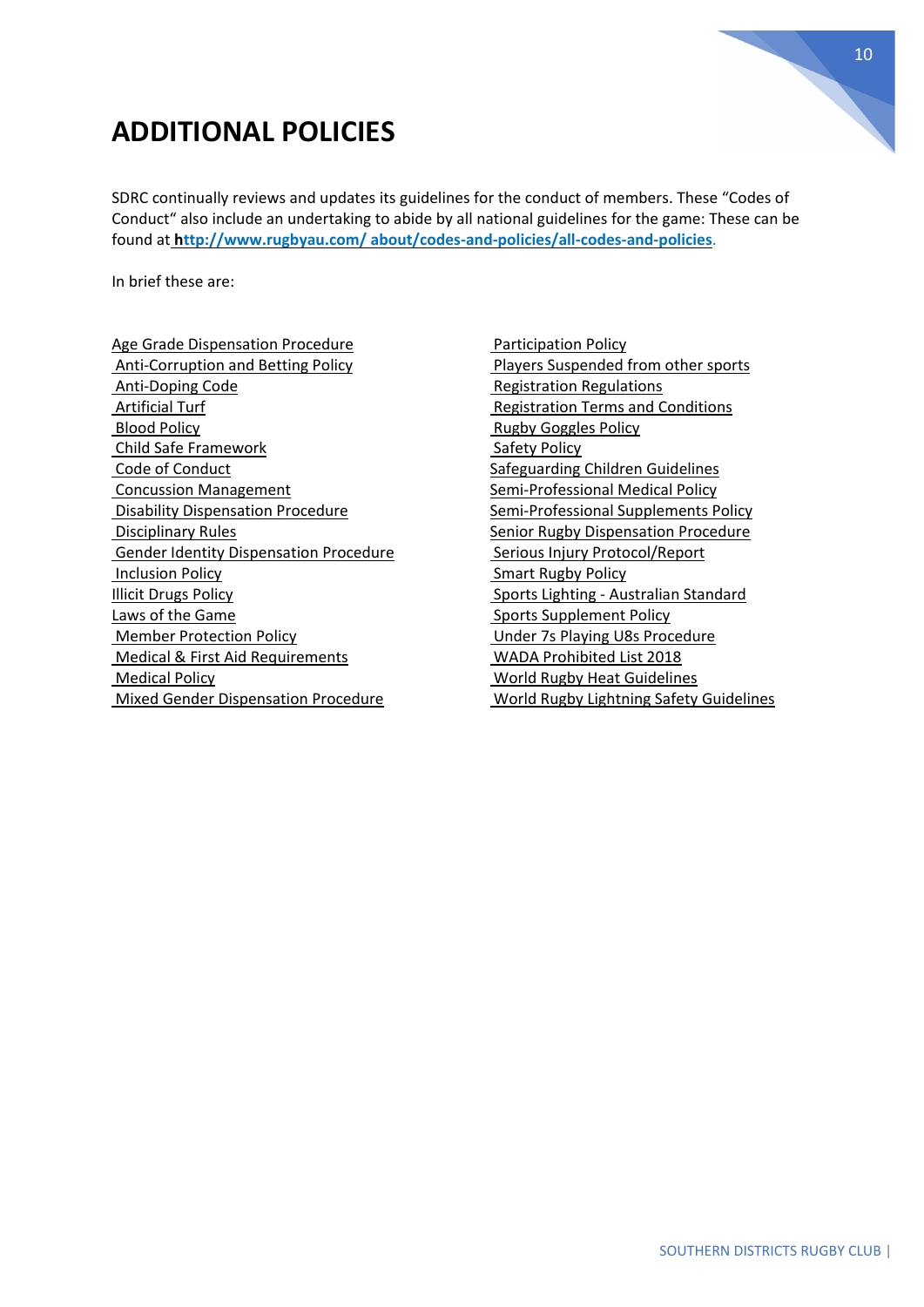

# **COVID SAFE PLAN & POLICY**

### **1. Ensure Physical Distancing: Requirements:**

- You must ensure participants and attendees are 1.5m apart where possible.
- All areas in which people may have to wait or congregate display a poster explaining physical distancing.
- Signage is placed asking the public, participants, and attendees to maintain social distancing.
- The number of participants and attendees is not to exceed current government guidelines. (
- Signs relating to COVID-19 symptoms have been placed in high visibility areas as a reminder to participants and attendees to refrain from entering or attending if they have symptoms of COVID-19 or transmissible diseases.

### **2. Wear a Face Covering: Requirements:**

• Always advise all attendees and participants to provide their own face mask/covering and have it available for use as per current government guidelines.

### **3. Practise Good Hygiene: Requirements:**

- Frequently clean surfaces and equipment with appropriate cleaning products, including detergent and disinfectant. This will include all shared bathroom and changeroom facilities.
- Soap and/or hand sanitiser will be available for all participants and attendees to encourage regular hand hygiene.
- Participants and attendees are asked to perform hand hygiene on arrival, throughout their time at the club and on departure from the club.
- The club has a no hand shaking or touching policy to minimise the risk of transmission.

### **4. Keep Records and Act Quickly if Attendees or Participants Become Unwell:**

- The club will pre-screen members, participants and attendees prior to their attendance and remind them of the importance of not attending if unwell and limiting the spread. Participants and attendees should be asked if they have been potentially exposed to Coronavirus (COVID-19) or have any symptoms, such as fever, cough, sore throat, or shortness of breath.
- The Club will respond to a participant or attendee notifying they are a positive case while at the club, noting attendees who show symptoms or have been in close contact should NOT attend the club until they receive their test results.
- The Club will identify and notify close contacts in the event of a positive case attending the club during their infectious period. Use of attendance register or QR code will be used as basis for attendance.
- The Club will contact relevant authorities and bodies such as DHHS, Frankston City Council, Rugby Victoria and notify of any potentially positive cases, actions taken, provide a copy of any attendance records and the contact details of any close contacts.
- The Club will immediately suspend any activities and close the facilities as instructed by the relevant authorities.
- The Club, in consultation with the relevant authorities, will develop a plan to re-open the club and facilities and notify participants of a return to activities.

Requirements: You must keep records of all people who enter the club for contact tracing.

- The use of a separate sign in sheet and/or QR Codes for all participants and attendees. This sign in sheet is for everyone to enter their name, phone number and or email address, the date and time they were in attendance at the club.
- To make all participants and attendees aware of the COVIDSafe app and how to use and encourage all to download it.

### **5. Create Attendee and Participant Bubbles:**

- The number of participants and attendees is not to exceed current government guidelines.
- Stagger arrival and activity times between components of the club. Family and junior activities to commence at a different time to senior/masters activities.

For the latest information on restrictions in Victoria, visit vic.gov.au